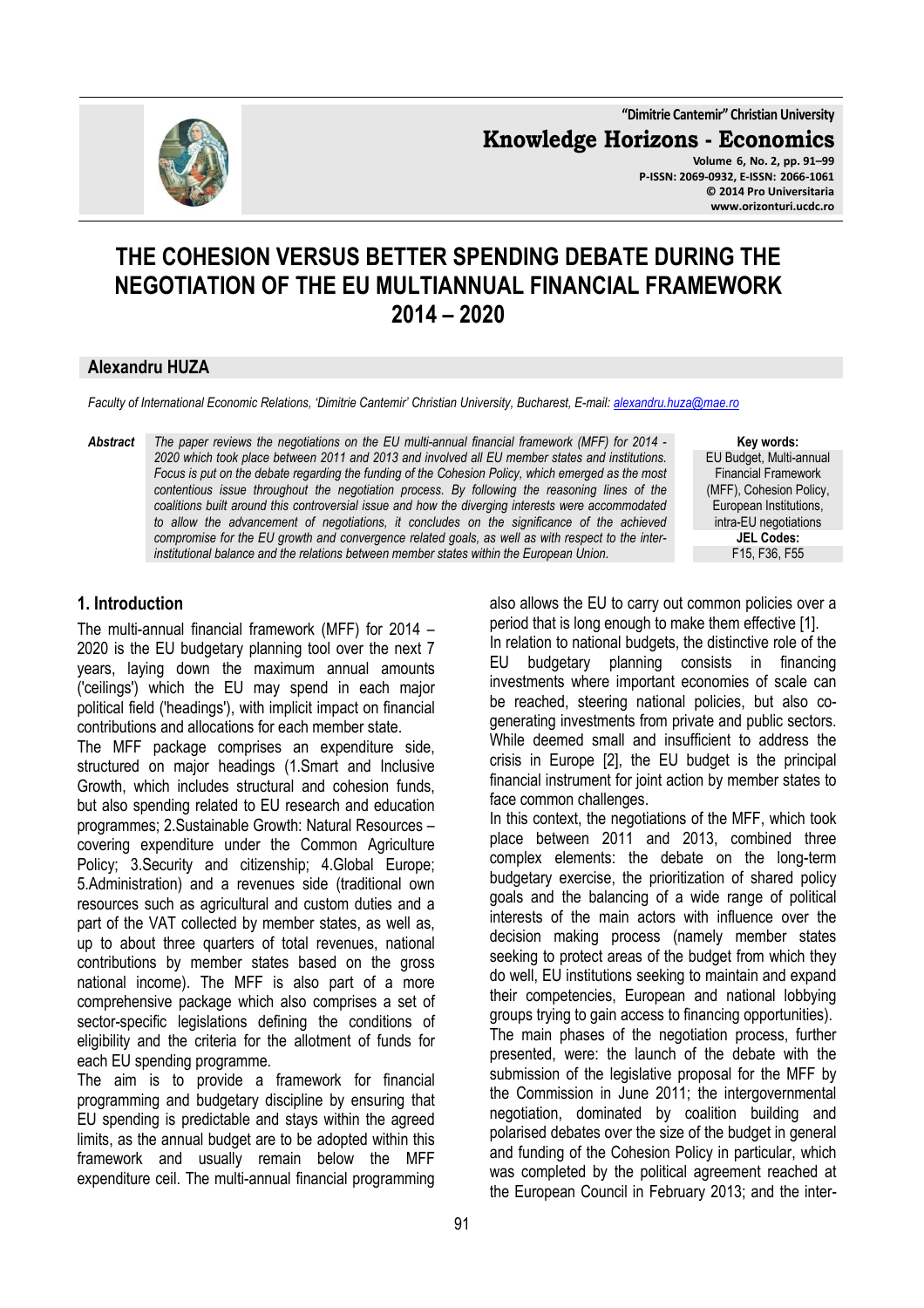institutional negotiation between the EU Council and the European Parliament, resulting in the adoption of the MFF package in November 2013.

## **2. The starting point of the negotiation – presentation of the European Commission's proposal**

The negotiation process started in June 2011 with the presentation by the European Commission of the first draft of the legislative proposal for the MFF, shortly followed by proposals relating to the legal basis for European spending programmes in almost all policy areas. Subsequently, an amended version of the MFF was published in July 2012.

Basically, the Commission proposed a draft EU budget for the financial programming period 2014-2020 amounting to 1,033 billion euro (around 1.05% of the EU GNI), which represented an increase of 5% compared to the EU budget for 2007-2013.

As significant savings were provided by the already agreed reform of the Common Agriculture Policy (downsized to 36% from 41% of the total expenditure during 2007–2013), funds were proposed to be reallocated towards other headings. Thus, funds for research and innovation were to increase with 46% compared to the previous programming period), while other increases were also provided for security and citizenship, external action and administration related spending.

A moderate increase was also provided for the second main chapter – the Cohesion Policy (up to 36,7% from 35% of the total budget in 2007-2013). However, this amount included 50 billion euro reserved for a future infrastructure fund (Connected Europe Facility) that would work completely differently from programs traditionally co-financed by the structural funds.

Also related to the funding of the Cohesion Policy, the Commission proposed to reduce the capping from 4 to 2.5 per cent of the Gross National Income for cohesion allocations and added, as a new element, the Transition Regions with a per capita GDP of between 75 and 90 per cent of the EU average, benefiting from a "safety net" of structural funds money amounting to at least two thirds of their allocations during the MFF 2007–13. At the same time, unitary algorithms applied to regions by the Commission resulted in noticeable re-directing of funds between recipient countries, which actually were mostly correcting differences in per capita allocations of the previous programming exercise. Thus countries like Romania, Bulgaria, Slovakia and Poland were to benefit from additional funds, while other beneficiaries such as Spain, Italy, Portugal, Greece and Hungary were about to suffer significant cuts (though from a higher initial level)[3].

In general, the proposals presented no radical changes in the structure of the EU budget, but made an attempt to improve the quality of strategic planning and policy implementation, aligning expenditures with the Europe 2020 objectives.

Still, two main novelties were put forward by the Commission: the macro-economic conditionality and the proposed reform on the revenues side.

The first was the macro-economic conditionality in relation with the cohesion policy funding, meaning that even budgeted-for structural funds could be suspended for member states conducting inappropriate economic policies, including the failure to adopt measures deemed necessary to correct the excessive deficit. Inspired from the conditionality enshrined in IMF standby programmes, the idea had been promoted by the net contributors to the EU budget (especially Germany) and enthusiastically picked by the Commission, as it was meant to strengthen its ability to enforce EU economic governance.

The case for macro-economic conditionality consisted, according to the Commission and its other supporters, in the fact that cohesion could not be separated from the wider context of economic policies and failing to implement macroeconomic policy guidelines was linked to inefficient use of structural funds; thus, it needed to be sanctioned with withholding EU funds payments and/or commitments until the deviation was corrected.

But, while conditionality is justified for the IMF loans aimed precisely at macro-stabilization, transforming the absorption of EU funds into de facto stand-by arrangements is problematic with respect to their objective of achieving growth and convergence, considering the prospect that already severe fiscal problems might be worsened by withholding funds that could be used for improvement or that the ultimate recipients (mainly regions and municipalities) would be punished for failures at government level. Thus, it cannot be expected from structural funds to simultaneously correct macroeconomic imbalances and address social and cohesion related problems in an effective manner. Also, the type of macroeconomic coordination is to be questioned, as rules that govern macroeconomic coordination are hardly politically neutral, being designed to favour a pro-austerity economic policy, and therefore any suspension of EU funds based on macroeconomic conditionality would be a political decision, strengthening the position of actors favouring such policies, namely Germany and other like-minded states and the European Commission, in relation to the recipients of cohesion funds.

The second controversial issue proposed by the Commission referred to the attempt to increase the EU budgetary autonomy through direct financing from new sources (a financial transactions tax and a reformed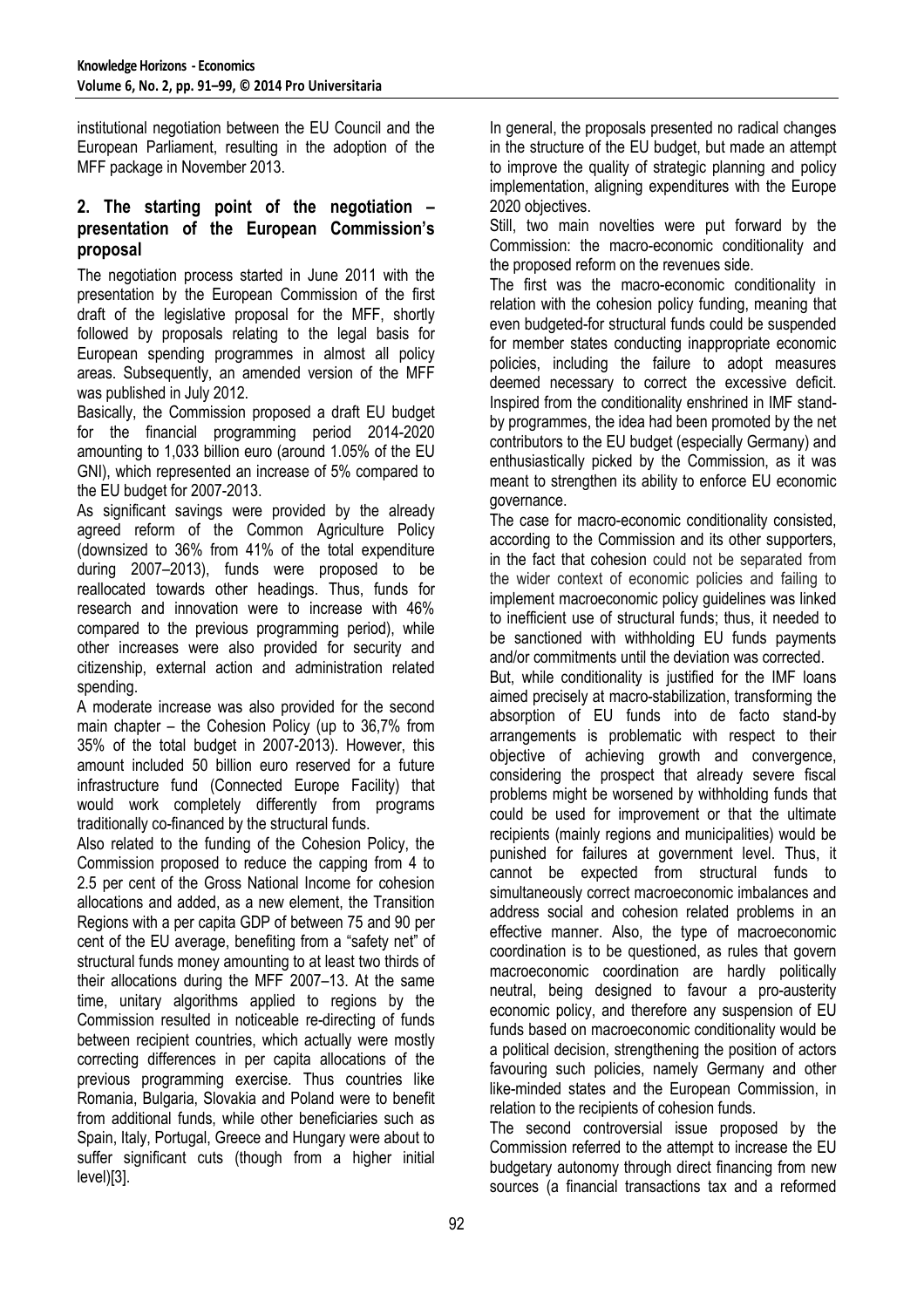VAT resource to replace the existing national VAT contributions), as well as its transparency by replacing the current mechanism of rebate/corrections with one based on lump sum reductions to net contributors' payments.

The rebate/corrections mechanism originated in the British rebate obtained in 1984 as compensation for the UK's disproportionate net contribution to the Common Agriculture Policy and to account for the UK's relative wealth compared to the other member states. The rebate was to be covered by the other member states, but Germany, the Netherlands, Sweden and Austria negotiated corrections of 25% on the share they had pay towards the rebate, leaving France and Italy (as main beneficiaries of the Common Agriculture Policy) to pay a higher share. However, as CAP spending started to shrink as a proportion of the EU budget and the UK became relatively wealthier within the EU, questions were raised, mainly from the European Parliament, on the utility of maintaining such a complex and less transparent mechanism, which led to the reform proposal by the Commission.

#### **3. The funding of the Cohesion Policy - central issue of the inter-governmental dissension**

As in previous MFF negotiations, the tension between austerity demands and national necessities arose against the background of a renewed phase of the economic and financial crisis economic crisis in Europe, which imposed member states to pursue effort for harsher budgetary rigor and financial discipline [4].

The bargaining power of the member states and the unanimity rule, according to which each state has a veto and could thus block the final agreement, determined the outcome of the intergovernmental negotiation.

As the debate on a reformed own resources system has gradually waned due to inconsistent support from member states and was postponed at an early stage of the negotiation process, the most contentious issue became the funding of the Cohesion Policy, namely the EU structural and cohesion funds conceived as the main instrument of growth to allow the poorer members to catch up with the relatively well-off. Together, the funds represented the second largest expenditure item (after the Common Agriculture Policy) between 2007 and 2013 and were supposed to pass first during the next programming period, according to the Commission's proposal. While aimed at helping poorer regions in the EU catch up with richer ones, spending under Cohesion Policy also covers other side objectives, such as social cohesion, competitiveness along the lines of the Europe 2020 Strategy and the protection of the environment.

Net contributors to the EU budget, naming themselves "Friends of Better Spending", took a strong and inflexible position aimed at consistently reducing the overall MFF level. Their pledges were to carve from 100 (Germany) up to 200 billion euro (UK) of the a bit more than 1 trillion proposed by the Commission, through cuts that could not leave out the Common Agricultural Policy and/or the Cohesion Policy, which together were constituting the bulk of spending, given that the other items had little scope to either increase or reduce.

But as France, one of the main members of the constituency, insisted to protect CAP spending from further cuts and concluded a deal with Germany in this respect at an early stage of the negotiation, the main pressure was put on the cohesion policy, especially since many of the net contributors were questioning the extent to which cohesion funds were useful for the economic growth in the EU.

Indeed, the effectiveness of structural funds, as presented in various impact studies based on econometric models, reveal an ambiguous picture in the sense that some studies report a positive impact, while others a non-significant or even a negative one [5]. A case was made that EU funds could actually slow convergence if the associated wealth effect increases demand for leisure and decreases labour supply, as the combination of higher consumption and crowding out of investment results in relative price adjustments, inducing a temporary bout of Dutch disease[6]. Also, effectiveness of structural funds is conditioned by the quality of governance in general and of public administration institutions in particular.

Moreover, although the structural funds are designed to help poorer areas catch up with richer ones, all regions, even the richest ones, are eligible for at least some funding. As a result, a substantial part of the funds still goes to the EU wealthiest member states, defined as those member states with a GDP per capita at 90% or above the EU average; that could be a potential source of savings [7].

Based on this kind of assumptions, "Friends of Better Spending" claimed that their main goal was be to optimise spending for the cohesion policy through downward pressure, as with fewer funds available, the recipients' preoccupation for their better spending must amplify. Thus, they embedded within the concept of better spending (to be applied only to the Cohesion Policy) pledges for capping allocations, but also for insertion of macro-conditionality (proposal supported by the Commission, as shown above) and the diminution of the pre and co-financing rates.

However, their real objective was to reduce the overall size of the budget, in order to reduce pressure on the revenues side reform, which could threaten the rebate/corrections mechanism. In fact, states benefiting from this system (UK, Germany, Austria, Netherlands and Sweden) made clear that they would use their veto right to block any attempt to dismantle the current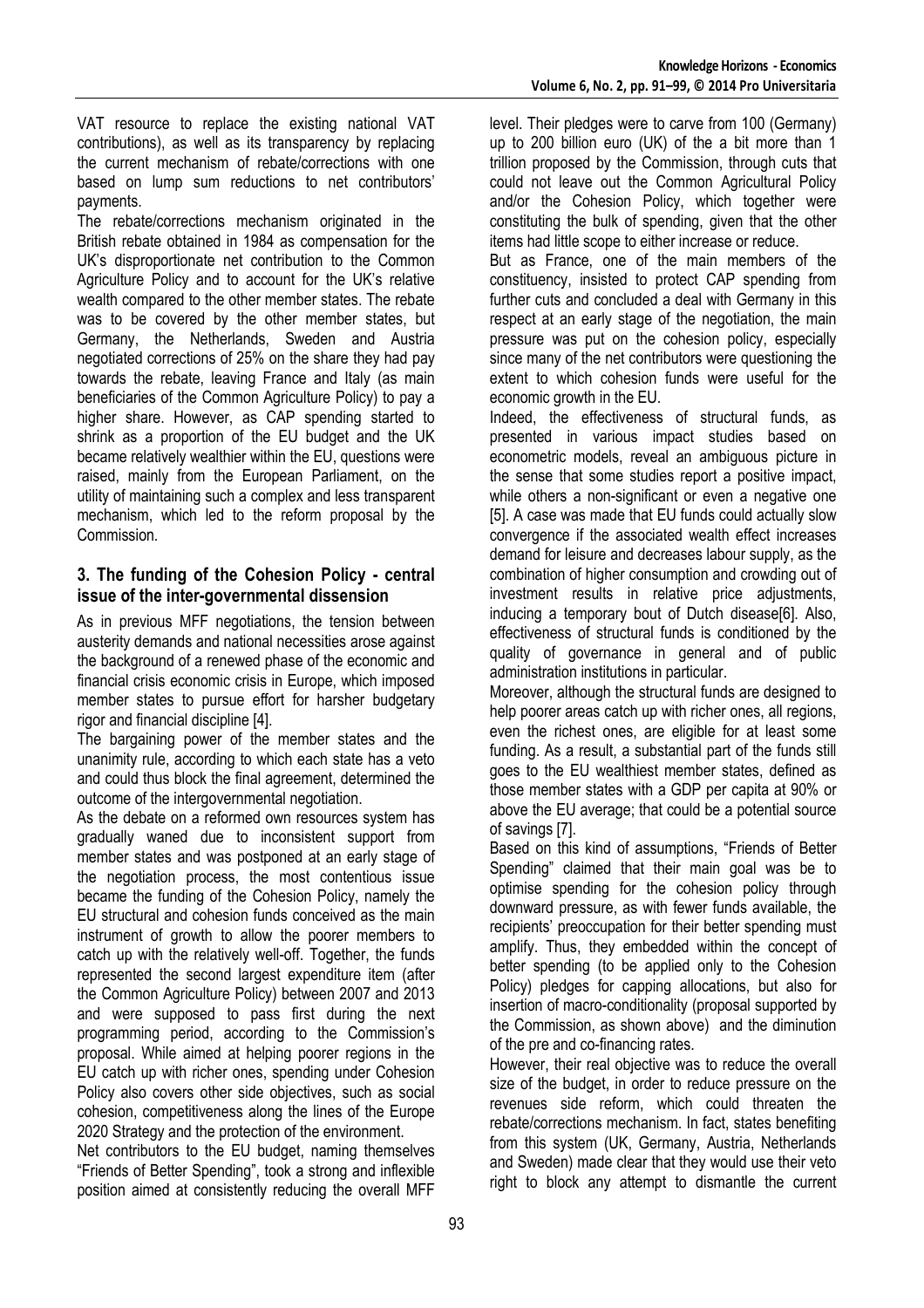arrangement, while Denmark requested for a correction of its own contribution. Not incidentally, precisely these states have adopted the harshest position with regard to the spending for the Cohesion Policy, while France and Italy have taken a more conciliatory stance towards the net recipients' demands.

A reason for the net contributors' reluctance towards increasing contributions to the EU budget was linked to the emergence of new requirements for participation in mechanisms designed to safeguard financial stability within the euro area established outside the EU budget framework, such as the European Stability Mechanism (formed by subscription from members of the Euro zone amounting to 700 billion euro) or the yet to be established Single Resolution Fund for rescuing troubled banks. But these requirements only apply to members of the Euro area and funds are to be provided by their banking sectors, apart from the public budget contributions to the EU budget.

A secondary common goal of the Friends of Better Spending group, also meant to improve their net financial balance, consisted in redirecting of a part of the potential savings resulted from cuts in cohesion spending towards increased EU research and development funding, based on arguments such as the superior added value compared to other EU spending areas. That was not surprising, since the richest EU countries host the leading research institutes and the most innovative companies, best positioned for accessing grants from the excellence – based EU R&D Framework Programme.

In response, net beneficiary states (Romania, Bulgaria, Czech Republic, Greece, Cyprus, Malta, Spain, Portugal, Estonia, Latvia, Lithuania, Slovenia, Slovakia, Poland and Hungary) reactivated the Friends of Cohesion Policy Group (which had been formed in 2004 by the new member states plus Portugal, Greece and Spain in order to secure the role of Cohesion Policy in the negotiation of the MFF 2007-2013). During the negotiations for the new financial framework, Cyprus left the group after taking over the EU Presidency in the second half of 2012 in order to assume the position of honest broker, while Croatia, which participated in the negotiations as an observer, joined in.

The Friends of Cohesion Policy organized throughout 2012 three high-level meetings in Bucharest, Bratislava and Brussels, releasing joint statements in favour of maintaining at least the current levels of spending for Cohesion Policy in order to effectively act against current disparities among the various regions of the EU. The group also wanted flexibility, empowering member states to use the assistance as they know their own needs the best, measures designed to increase their absorption capacity (co-financing and pre-financing rates at least at the levels proposed by the Commission, VAT eligibility for all projects, extension of the execution period) and were

concerned by what macroeconomic conditionality could mean.

There were, however, a number of potential areas of discord within the group arising from the economic outlook and their attitudes towards EU integration, influencing their behaviour in the MFF negotiations. For instance, some were enjoying special relations with other EU Member States, whether bilateral, as with Germany or UK, or to groups of states, such as Euro zone members, susceptible to undermine their loyalties to the Friends of Cohesion Policy Group and induce them hope of benefiting from special arrangements. Then, there were differences in their economic structure, with some boasting large agriculture sectors or sectors with particular structural needs, or in their openness towards further EU integration which, coupled with a strong or weak economic position, were influencing their readiness to accept whether the EU gains greater competences.

Countries which joined the EU in 2004 and 2007 were also asking for a fairer distribution of CAP payments (under the present system the wealthier EU15 members receive substantially more per hectare), request not well received by older EU members in the group.

Besides, while the least developed member countries were asking to be granted priority in the allocation of funds and were reluctant towards specific measures in favour of countries having suffered from a significant GDP decrease, the relatively wealthier members of the group were against concentrating cohesion funds on the poorest states and were pushing for maximum accessibility of this policy to all regions and countries. A compromise formula was negotiated within the Friends of Cohesion Policy Group just prior to the group's summit in Bucharest in order to keep Spain, Portugal and Czech Republic within, conceding that while funding must be used to assist the least-developed regions, a look can be taken at a mechanism to phase out assistance as growth occurs and gaps close.

All these above mentioned differences gave them very specific interests in the structure of the budget, beyond their common interest in its overall size, significantly affecting the positions of individual members of the Friends of Cohesion Policy Group during the negotiations. These diverging interests could (and eventually would) be used by the better organized net payers, united under the one goal of top cutting the EU budget, to thwart attempts at a common position, by picking off individual members of the Friends of Cohesion group through proposals favouring some net recipients at the expense of the others.

In this respect, it was alleged that net recipients were facing a "prisoner's dilemma": by cooperating and maintaining their allegiance towards the group they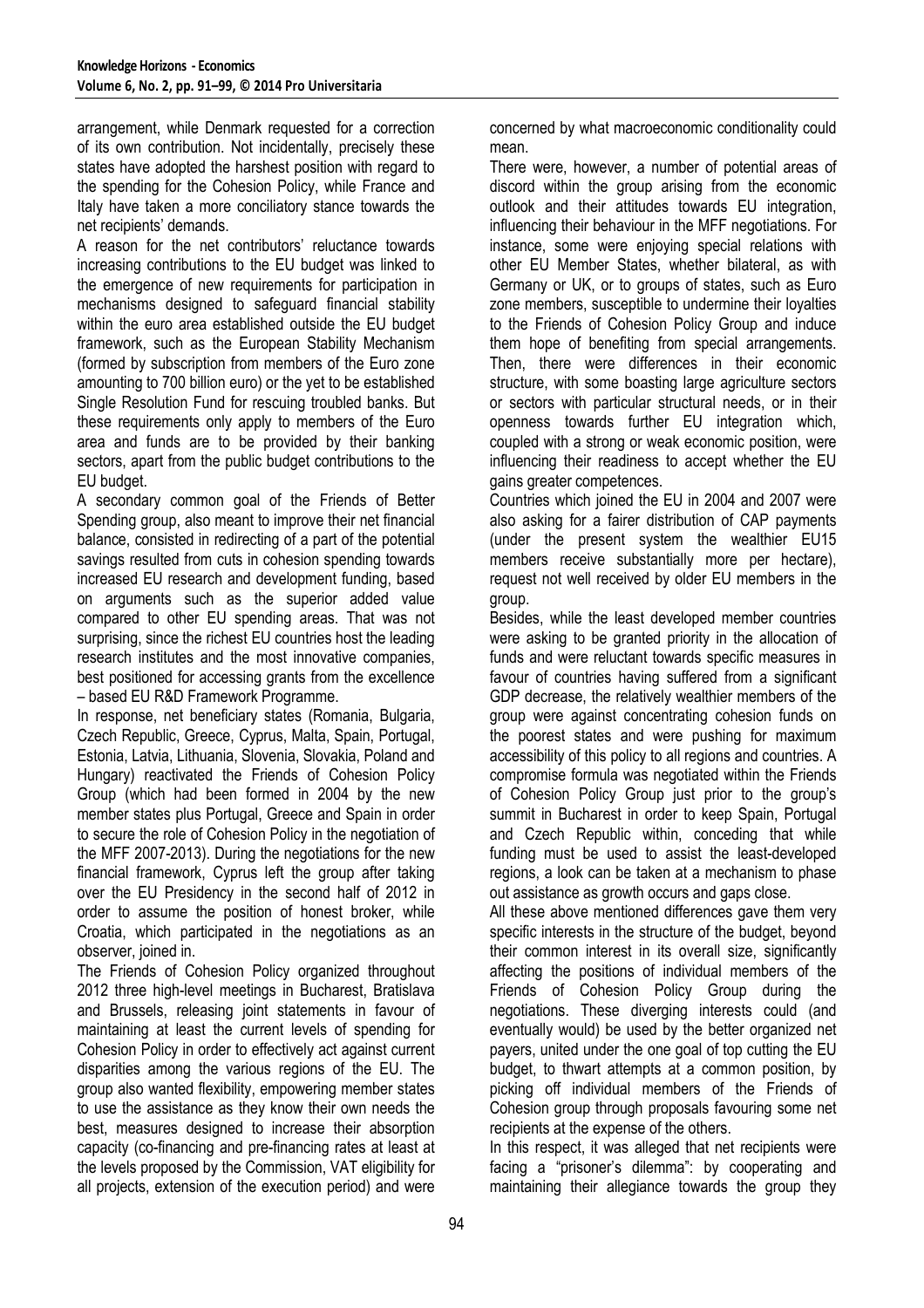could achieve the most beneficial deal to all but, if any of them would break rank and pursue a narrow set of interests in order to achieve an even better net national position, everyone would lose [8].

Among the Friends of Cohesion, stood the very vocal position of Poland – informal leader of the group – which stated its firm intention to veto any cut or unfair allotment of the cohesion funds. Poland also conducted considerable diplomatic efforts to alleviate diverging interests within the group and to initiate contacts, on behalf of the group, with the main net contributors, France and Germany. In contrast, the Czech Republic distanced itself from the other Friends of Cohesion by pushing for two demands — a lower overall budget and strong cohesion policy – thus acting as member of both the Friends of Cohesion and Friends of Better Spending groups, including through signing conflicting non-papers created by both groups of countries, which signalled its intention to follow a two-track strategy until its status of future net beneficiary is clarified.

On the whole, the Friends of Cohesion countries maintained their unity on the main point of contention with the net contributors - the size of the cohesion spending. Their main negotiating tactic consisted in arguing that cohesion could contribute to economic growth not only in the new members' states but also in the net payers' economies, as a consistent part of the structural and cohesion funds would get diverted to rich countries in form of contracts, boosting jobs and demand for raw materials, technologies and services. Also, they pointed to the beneficial impact of structural funds on their own development which, by creating new markets for companies from the all other member states, would translate to higher long-term growth across the EU.

On the other hand, Friends of Cohesion failed to take into consideration the full implications of their own arguments, in that in an institutional context unfavourable for the allocation of cohesion funds towards the productive sectors (*tradables*) of the economy and amid the loss of competitiveness through currency appreciation and/or higher inflation when inflows exceed what is needed to mobilize unused domestic resources (not the case of the current economic slowdown, but very much so for the EU periphery prior to the crisis), net payers' economies might gain most from cohesion spending through single market mechanisms, leaving net recipients less competitive and more dependent of fiscal transfers from the richer nations in the EU. In this respect, the "better spending" feature could have been a useful instrument for net beneficiaries as long as it wasn't understood merely as an excuse for cuts, but mainly as an effort to use the structural funds to narrow the competitiveness gap with knowledge based economies by upgrading labour skills, boosting technological endowment and getting better infrastructure. That even more so considering that

inadequate financial allocations (both in terms of size and of effectiveness), but also improper spending of funds in favour of unjustified personal or group earnings, risk jeopardizing the net recipients' chances of reaching targets under Europe 2020 Strategy, already lower than those established at Community level, which would lead to widening disparities across the Union [9].

In their endeavour to reduce the competitiveness gap, an improved participation in the EU Research, Innovation and Technological Development Framework Programme (Horizon 2020), whose expansion was favoured by the net contributors, could have spawned opportunities for the less developed members to connect to the global innovation networks, but it is difficult, due to insufficient capital, for their research units to compete with research leaders from western Europe, thus risking to end up as net contributors to the EU budget for research and development, which would mainly finance projects in wealthier member states [10]. Therefore, the Friends of Cohesion group opposed the transfer of funds towards European R&D programmes, as long as the very competitive financing rules proposed by the Commission stipulated concentration on excellence instead of projects aimed at helping them build the capacities needed in order to successfully access grants.

In fact, the diametrically opposed views of the Friends of Cohesion and Friends of Better Spending groups with regards to the financing of the Cohesion Policy and competitiveness enhancing programmes show that at the origin of the dividing line between net payers and net recipients stand cleavages within the EU arising from co-existence of two different business models. Namely, while Western and Northern European economies are based on products and services with high added value, incorporating cutting edge technology, the Southern and Eastern EU periphery is dominated by the production of standardized goods, with less added value, these states being less able to cope with global competition, with their lack of competitiveness being aggravated by brain drain, which makes it most difficult for them to change their development paradigm. More than the division between newer and older member states or between members and non-members of the Euro zone, the co-existence of the two economic models, each with its own specific needs in terms of financing priorities, but also of macroeconomic, regulatory or foreign trade related policies, poses the greatest risk for the devolution of the EU into a two-speed Europe.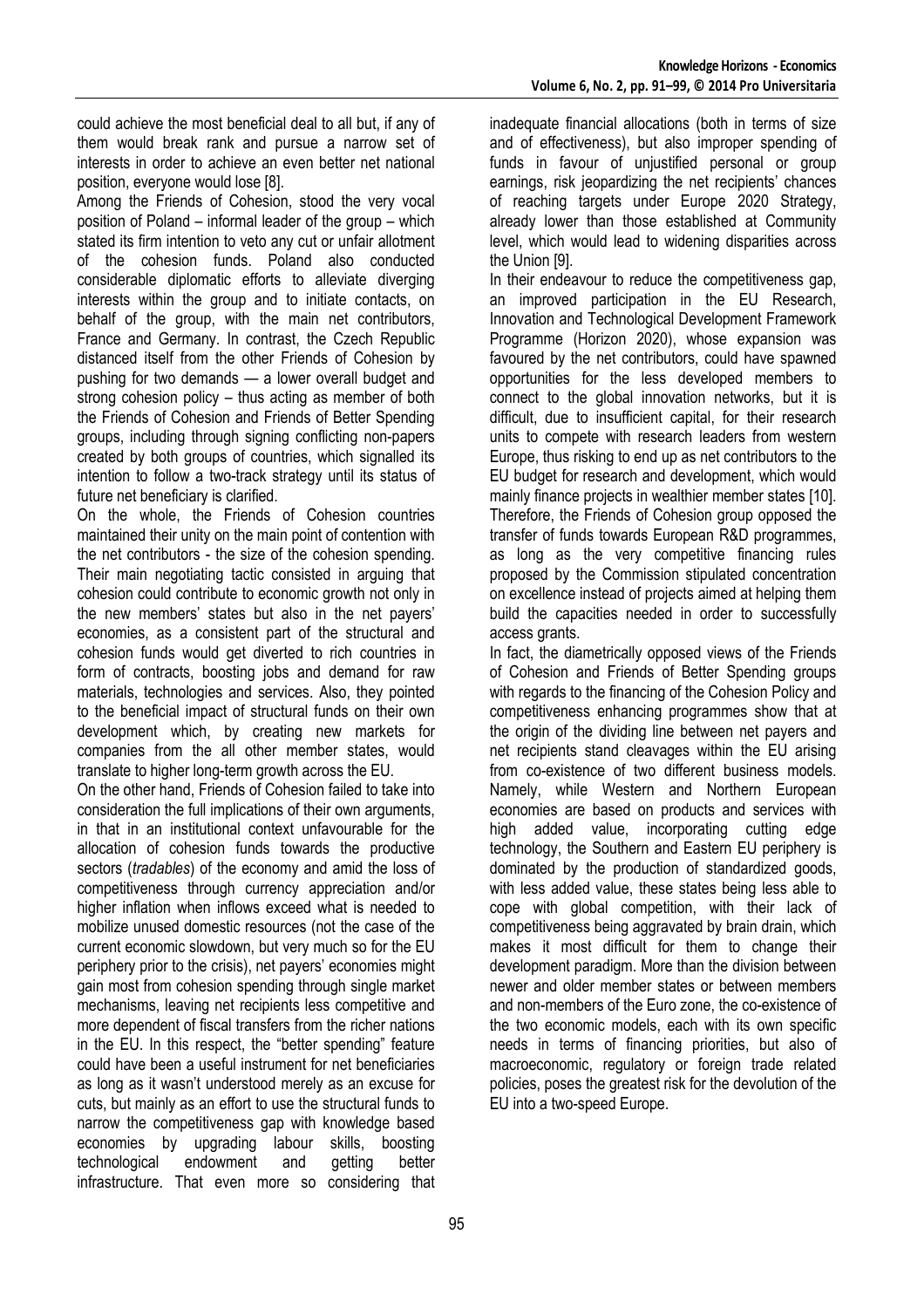# **4. The advancement of the negotiation process and its outcome**

During 2012, the Danish and later Cypriot Presidencies of the EU Council attempted to narrow down member states' positions by holding bilateral meetings and presenting compromise options on conflicting issues. As versions of the negotiating box were being circulated, Commission's proposed ceilings were being adjusted downwards, at the request of the net contributors, with cuts from all headings. This approach was criticized by the Friends of Cohesion group, whose members expressed support for the Commission's version. However, they failed to offer enough support to the proposed reform on the revenues side, which could have created financial space for the desired level of spending.

At last, member states expressed their willingness to reach an agreement at a special European Council held in November 2012 and solely devoted to the MFF 2014- 2020. The task of mediating cleavages between members was taken over by the President of the European Council, who presented a compromise proposal providing 970 billion euro in global expenses over the envisaged period, about 65 billion euro less than the Commission's proposal. Cuts were distributed among headings (about 20 billion euro from the Cohesion Policy, 17.5 billion euro from the Common Agricultural Policy, and about 10 billion euro from each of Competitiveness, Connecting Europe Facility and External Action).

In order to make the proposal seem satisfactory to as many as possible members of the Friends of Cohesion group, cuts in the Cohesion Policy were operated through means precisely designed to disintegrate the net recipients' bloc. Thus, at Netherlands proposal, a "reverse safety net" mechanism was introduced, which led to a double-capping of cohesion funds at both 2.35% of GNI and 110% of allocations during the 2007 – 2013. Only two countries – Romania and Slovakia, which were supposed to benefit from a considerable increase of funds compared with the previous programming period – were harmed by this mechanism, which left some funds available for side payments to compensate countries (such as Spain, Italy and Hungary) whose allocations were supposed to decrease from the 2007 – 2013 level. However, in compensation, Romania and Slovakia were promised solutions to reduce the risk of automatic decommitment arising from their poor absorption of funds from the 2007-2013 national envelopes (thus not affecting the overall 2014–2020 MFF). Furthermore, countries hardest hit by the crisis, such as Greece and Portugal, were allowed a slight increase of the absorption limit up to 2.59% of GNI.

The country loosing most from this arrangement was Romania, whose bargaining position was already uncomfortable, as it was enjoying the highest increase of the national allocation proposed by the European Commission compared with the 2007 – 2013 period (up to 40%), which made it a target both for the net payers, in order to downsize the overall cohesion ceiling, and for the net recipients whose national allocations were to be diminished and were looking for sources of compensation, despite the fact that these diverging displacements of national allocations compared to the previous period were meant to merely alleviate the extreme disparities of per capita allocations between member states (as during 2007–2013 Romania's allocation per capita was less than half than those provided to Greece, Hungary, Czech Republic or the Baltic states). Moreover, due to the extremely low rate of absorption and irregularities in spending the funds, Romania was vulnerable to other attempts of capping cohesion spending, such as a previous (eventually dropped) proposal of the President of the European Council of correlating the allocations with the absorption performance in 2009-2011. On the other hand, even with the double-capping of cohesion funds, Romania was still receiving the highest increase of the national allocation compared to the previous programming period – from 33.6 to 39.4 billion euro - as to the 10% increase in structural and cohesion funds were to be added further gains from the gradual convergence of direct payments under the Common Agricultural Policy, being thus most interested in the conclusion of the negotiations. Therefore, while criticizing the reverse safety net mechanism as discriminatory and contrary to the convergence and cohesion objectives of the EU, Romania moved in, along with Slovakia, towards securing a firm assurance from the European Council regarding the amending of existing regulations to allow the extension of the execution period of the on-going projects under risk of automatic de-commitment, which offered it a last chance to benefit from as much as possible of the funds available for 2007–2013.

In the end, although the compromise proposed by the President of the European Council was tacitly accepted by the two informal leaders of the opposing coalitions (respectively Germany and Poland), a general political agreement could not be reached, as UK (under strict mandate from the British Parliament to defend acquired rights such as the British rebate and to insist on additional cuts), Sweden, the Netherlands and Denmark pushed for further lowering of the MFF size, while other member states, including France and Italy, threatened to use their veto if main headings were to be further reduced. It was agreed, however, that further efforts would be pursued to identify potential savings of up to 30 billion euro from chapters less affected so far (such as administrative expenses), provided that Cohesion Policy and Common Agriculture Policy were protected from additional cuts, in parallel with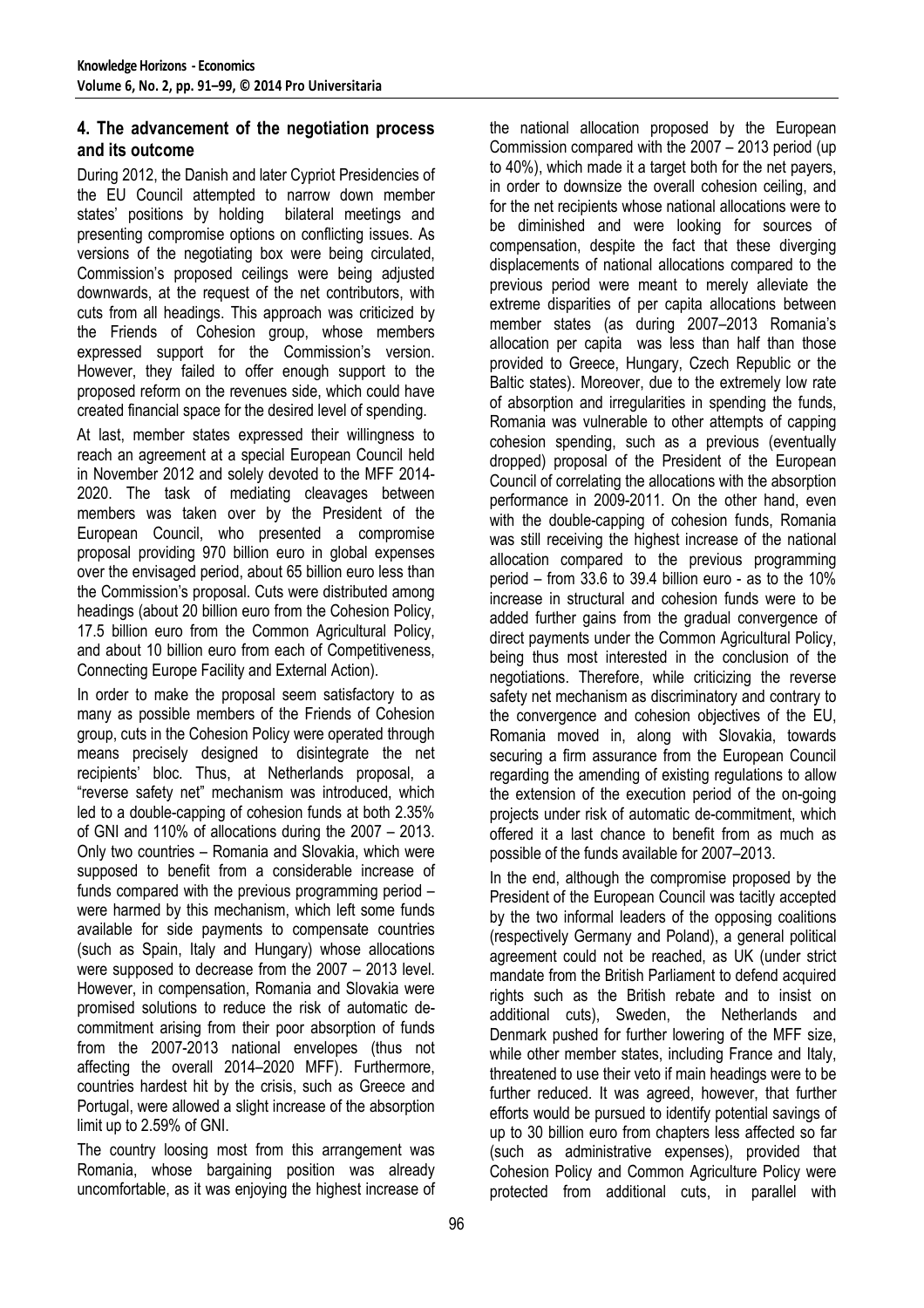accommodating, as far as possible, the top one or two priorities (red lines) of each Member State in order to make possible a consensus at the beginning of 2013.

Indeed, in February 2013, the European Council agreed on the Multiannual Financial Framework covering the period between 2014 and 2020. In the version validated by the European Council, expenses of the Union composed of 28 member-states were limited at 960 billion euro in budgetary commitments, which corresponds to a mere value of 1% of EU's Gross National Income, down with approx. 3,4% in real terms from 995 billion euro for 2007-2013. Thus, for the first time in history, the Union's multiannual budget has decreased in comparison with the previous programming period [11].

As for the MFF structure, spending for Cohesion policy was diminished with about 30 billion euro compared with the previous 7 years, in addition to 70 billion euro cuts from the financing of the Common Agricultural Policy. As net payers proposed, but not to the amount they (and the European Commission) desired, part of the savings (about 35 billion) were re-directed towards competitiveness enhancing programmes. Macroeconomic conditionality was also decided upon as part of the final compromise.

On the other hand, the Friends of Cohesion group succeeded through coordinated pledges in securing a set of favourable conditions for the absorption of cohesion funds, such as extension from 2 to 3 years of the maximum execution period, 85% co-financing rates, reimbursement of VAT related expenses for all projects, facilities for countries under macro-stabilization programmes and additional funds for regions with highest rate of youth unemployment.

The agreement also left the revenue side almost unchanged compared to the current situation because of the impossibility to reach unanimous agreement on any major changes. UK, Germany, Austria, Netherlands, Sweden and (for the first time) Denmark received the right for corrections to avoid that they pay too much in relation to their relative prosperity.

Thus, the European Council of February 2013 set the political mandate for the EU Council in the negotiation of the MFF regulation with the European Parliament.

The Lisbon Treaty had enhanced the role of the European Parliament in the negotiations over the EU long-term budget by giving it the right of approval or rejection of the MFF regulation, but not the right of amending. Nevertheless, the European Parliament regarded the MFF negotiation as a good opportunity to re-assert its political ambitions, by demanding that member states should incorporate its opinion expressed in various resolutions and position papers issued before the conclusion of the inter-governmental agreement.

Thus, it had called for an increase of the new MFF of at least 5% (up to 1.1% of the EU GNI) over the 2007 – 2013 programming period, exceeding the Commission's proposal, as well as for a substantial reform of the revenues side for the budget to be part-funded directly by EU taxes and the rebates that UK and other countries were enjoying to be gradually removed. As the European Parliament's calls were in line with the position of the Friends of Cohesion Policy group, Germany and the other net contributors opposed to their taking into consideration throughout the negotiations within the European Council, arguing (not without reason) that it was unlikely for a qualified majority within the EP to take the responsibility of rejecting the MFF regulation.

Still, one month after the agreement achieved by the European Council, the European Parliament adopted by large majority its own negotiating mandate, which called for the rejection of the MFF, unless certain essential conditions were met, namely maximum overall flexibility and transparency, revision of the MFF in 2016 and an ambitious agreement on own resources. [12] In fact, the European Parliament's mandate was based on the acknowledgement that it could not question the negotiated amounts, so instead had to focus on improving the way the MFF is executed, by attempting to mitigate the lower ceilings through higher flexibility.

The request of higher flexibility came from recognizing the need to mitigate problems arisen from the rather inflexible character of the 2007-2013 financial framework, which in the first years generated surpluses that were returned to the national budgets. But, in the second half, as more projects were implemented and more beneficiaries were asking for refunds, the EU budget execution resulted in growing payment deficits that needed to be covered through additional contributions, which main payers, already under fiscal pressure induced by the economic crisis, were inclined to postpone. Therefore, the European Parliament insisted that deficits for 2012 and 2013 should be financed prior to the adoption of the new MFF, so that the new budget cycle should start without any funding gaps. Furthermore, to avoid recurrence of similar troubles, the European Parliament demanded a that higher MFF flexibility should be provided for the next period, through the possibility of front-loading and backloading certain budget lines and the use of global margins carryover from one year to another (which also gives the EP stronger competence in adjusting the MMF execution by amendments to the annual budgets).

Related to the flexibility issue was also the request that the next legislature EU institutions should be able to undertake the revision of the MFF in 2016 in order to evaluate the new flexibility measures and the effectiveness of frontloading of growth-generating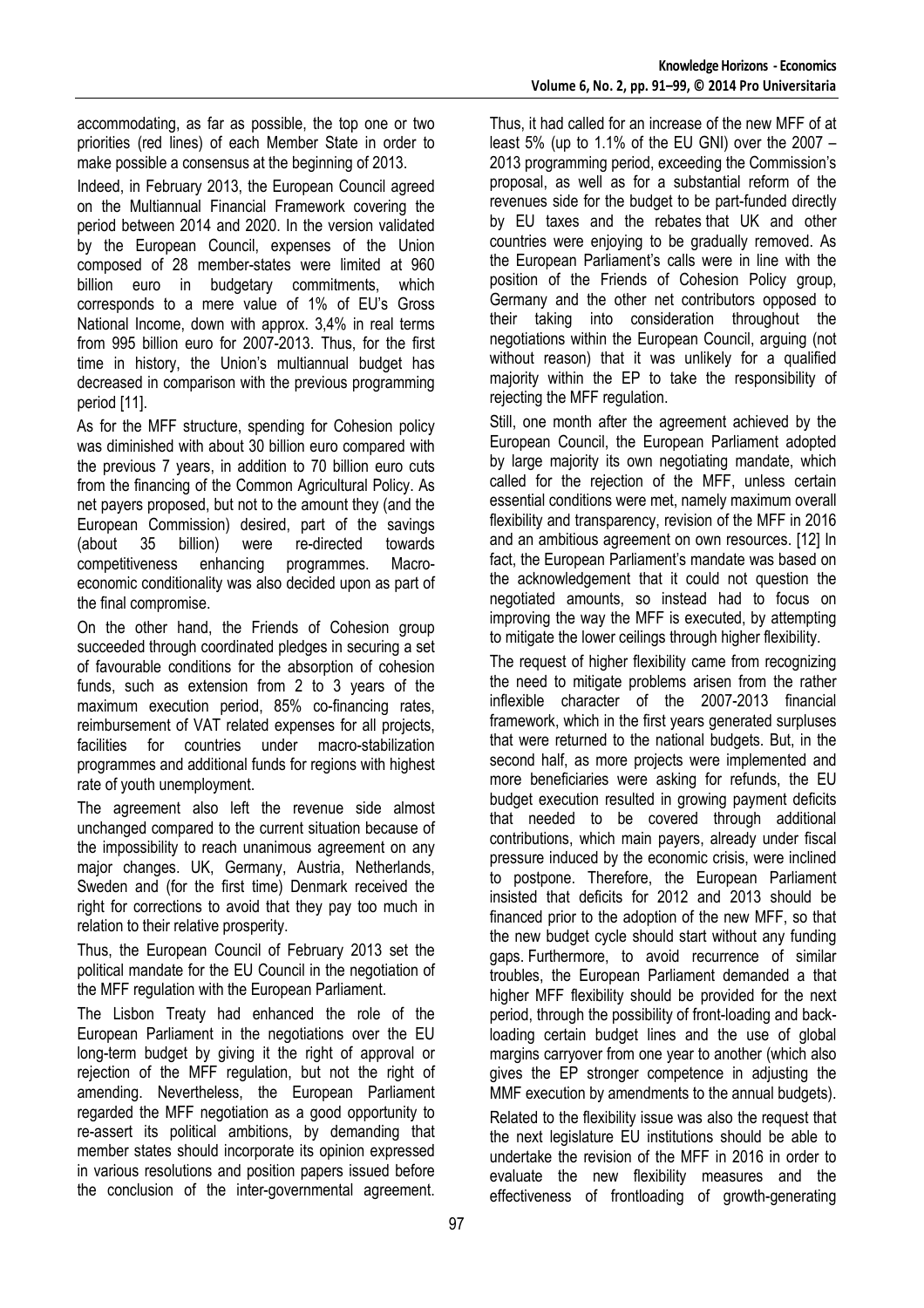programmes (such as the initiative of fighting youth unemployment), as well as to supply the EU budget with new funding, if necessary. That was a reasonable demand, given that a seven year budget needs to take account of changing economic circumstances, but the European Parliament went even further by asking that the revision should be legally binding, enshrined in the MFF Regulation and decided by qualified majority in the Council. If adopted, it would have meant the opening of a path towards qualified majority voting with respect to MFF (traditionally adopted by unanimity), which could have led, through the possibility of isolating UK, to increased chances of reforming the revenues side, a long standing goal of the European Parliament.

Throughout the inter-institutional negotiation between the EU Council (the body representing the interests of the member states) and the European Parliament, the countries within the Friends of Cohesion policy group were facing a political dilemma: on the one hand, the EP demands were favourable to the net recipients of structural funds, as a higher degree of flexibility would facilitate the absorption of the allocated amounts through re-allocation of unused funds between years and operational programmes, while the advancement of the own resources reform and the gradual removal of corrections would create opportunities for additional funds in the future; on the other, they were bound by the political mandate already agreed by the European Council and, furthermore, feared that a disunited approach of the Council would have prolonged the negotiations with the EP and delayed the adoption of the MFF regulation, jeopardizing the launch of the new operational programmes at the beginning of 2014. Thus, they adopted a positive, though cautious, approach towards proposals such as the increasing of flexibility and transparency and discussing a roadmap on rethinking the way the EU budget is financed, aimed at facilitating the consent of the European Parliament, while agreeing with the net contributors on the need to ensure the consistency of the final regulations with the European Council Conclusions agreed in February 2013.

In the end, the EU Council accepted to some extent part of the EP requests, such as funding of the current payment deficits, a higher degree of flexibility and the 2016 revision (but without the qualified majority voting), as well as the establishment of a high-level group on own resources reform, although not binding commitments regarding the timing and substance of such reform were made. The inter-institutional agreement led to the adoption of the MFF legislative package in November 2013, opening the path to implementation starting in January 2014.

# **5. Conclusions**

As negotiations were held against the challenging context of a renewed phase of the economic and financial crisis across Europe, completion of the process reflected the recognition by the involved actors, beyond their specific sets of interests, of the need to avoid the foreseeable consequences for the cohesion and credibility of the EU of a failure to make decisions on such major issue.

The tense debate between net contributors and net recipients over the size of the budget in general and financing of the Cohesion Policy in particular was settled in favour of the more united net contributors, as proven by the decrease, for the first time in history, of the Union's multiannual budget in comparison with the previous programming period, the structural change of expenses in favour of priority areas for the wealthier states to the detriment of the Common Agricultural and Cohesion policies and the maintaining of the complex and un-transparent correction mechanism.

Thus, in relation to the complex needs of the member states and to the requirements related to the implementation of the Europe 2020 Strategy, which would have required both more funds and improved quality of spending, but also in comparison with the more fair and growth oriented initial Commission's proposal, the outcome of the negotiations can be assessed as suboptimal, signalling the conversion of the EU from a prosperity union, traditionally oriented towards growth, employment, competitiveness and convergence, into an austerity union, whose members focus on national net balances rather than on common purposes.

However, the rather selfish and inflexible approach from the part of the net contributor states has to be understood as deriving from the concerns raised by their own citizens, amid domestic fiscal consolidation efforts, with regards to the prospect of expanding payments to the benefit of other member nations. In the absence of a common sense of identity and solidarity among European citizens, the prospect of balancing the more advanced monetary integration within the Economic and Monetary Union with further steps towards fiscal integration, including through a consolidated EU budget, needs to be reconsidered.

In terms of inter-institutional balance, the negotiation process emphasized the role of the European Council, which has been the main determinant of the resulted compromise. Although its institutional role, as defined by the EU Treaty, is to provide the Union with the necessary impetus for further development through negotiation skills and informal cordial relations between leaders, the European Council has traditionally acted as a platform used by the more or less euro-sceptical European leaders to enforce the inter-governmental